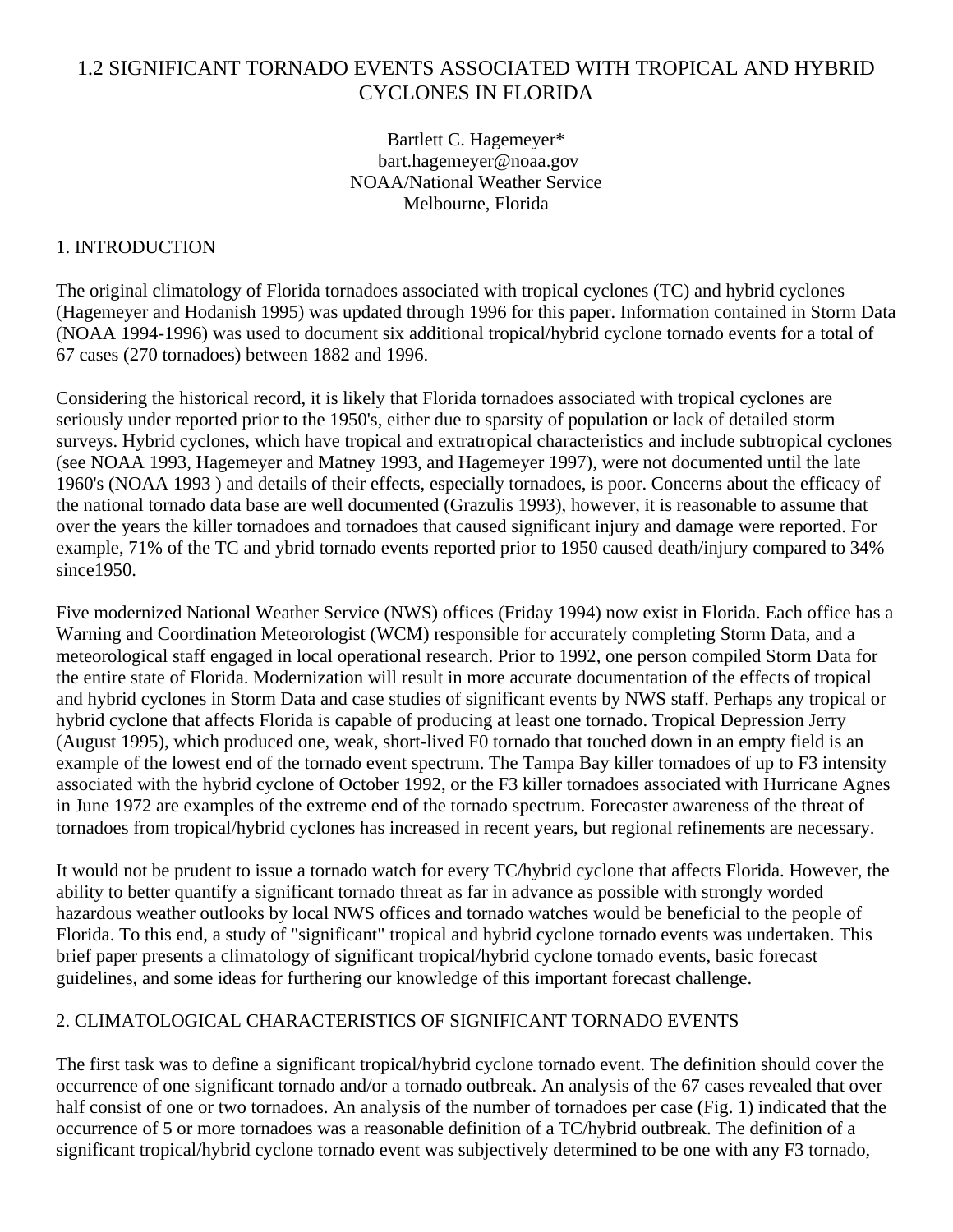

Fig. 1. Number of tornadoes per tropical/subtropical case.

any killer tornado, and any case with 5 or more tornadoes in 24 hours with at least one being rated F2. Sixteen of the 67 cases met the significant event criteria. Information on the case number (#), date, system type at the time of tornado occurrence, number of tornadoes (\*indicates additional funnel clouds or waterspouts reported), maximum F-scale (F#), time period of occurrence, number of deaths and injuries, and location of tornadoes in Florida and in relation to storm center of each case are contained on Table 1.

| Table 1                                                                         |  |
|---------------------------------------------------------------------------------|--|
| Florida Significant Tropical and Subtropical Cyclone Tornado Events (1882-1996) |  |

| case # | date     | system type  | #tors  | f# | time (est)  | death/ injury | location/stm ctr relative |
|--------|----------|--------------|--------|----|-------------|---------------|---------------------------|
|        | 9/9/1882 | hurricane    | 5+     | 12 | eve-am 10th | 6/17          | nw-n central/rf           |
| 7      | 10/20/41 | t. storm     | 2      | 2  | afternoon   | 1/1           | n central/ rf             |
| 10     | 9/19/47  | hurricane    |        | 3  | 0030        | 2/100         | franklin/ rf              |
| 11     | 9/22/47  | t. storm     | 11     | 2  | eve-eve23rd | 0/1           | wc-n east/rf              |
| 15     | 9/4/48   | lhurricane   | 2      | 2  | late eve    | 2/12          | panhandle/rf              |
| 21     | 6/8/57   | t. storm     | 6      | 2  | evening     | 0/0           | nc-n east/ rf             |
| 28     | 10/14/64 | h. isbel     | 9+     | 2  | aft-eve     | 0/48          | se-e central/lf-rf        |
| 40     | 6/18/72  | h. agnes     | $*15+$ | 3  | am-am19th   | 7/119         | keys-ec/ rf               |
| 47     | 5/8/79   | hybrid       | $*19$  | 2  | am-pm       | 1/47          | centrl/rf                 |
| 48     | 9/3/79   | h. david     | $10+$  | 2  | am-am 4th   | 0/0           | e coast/lf                |
| 52     | 6/17/82  | st storm     | 12     | 2  | am-am 18th  | 1/13          | sw-e central/rf           |
| 53     | 9/26/82  | hybrid       | 3      | 2  | early am    | 1/7           | southwest/rf              |
| 60     | 10/3/92  | hybrid       | 10     | 3  | am-pm       | $4/77+$       | w central/rf              |
| 62     | 11/15/94 | ts gordon    | $^*6$  | 2  | evening     | 1/40          | e central/ rf             |
| 66     | 10/4/95  | h. opal      | $*10+$ | 2  | afternoon   | 1/3           | panhandle/rf-cntr         |
| 67     | 10/7/96  | ts josephine | 20     | 2  | am - aft    | 0/0           | central-ne/rf             |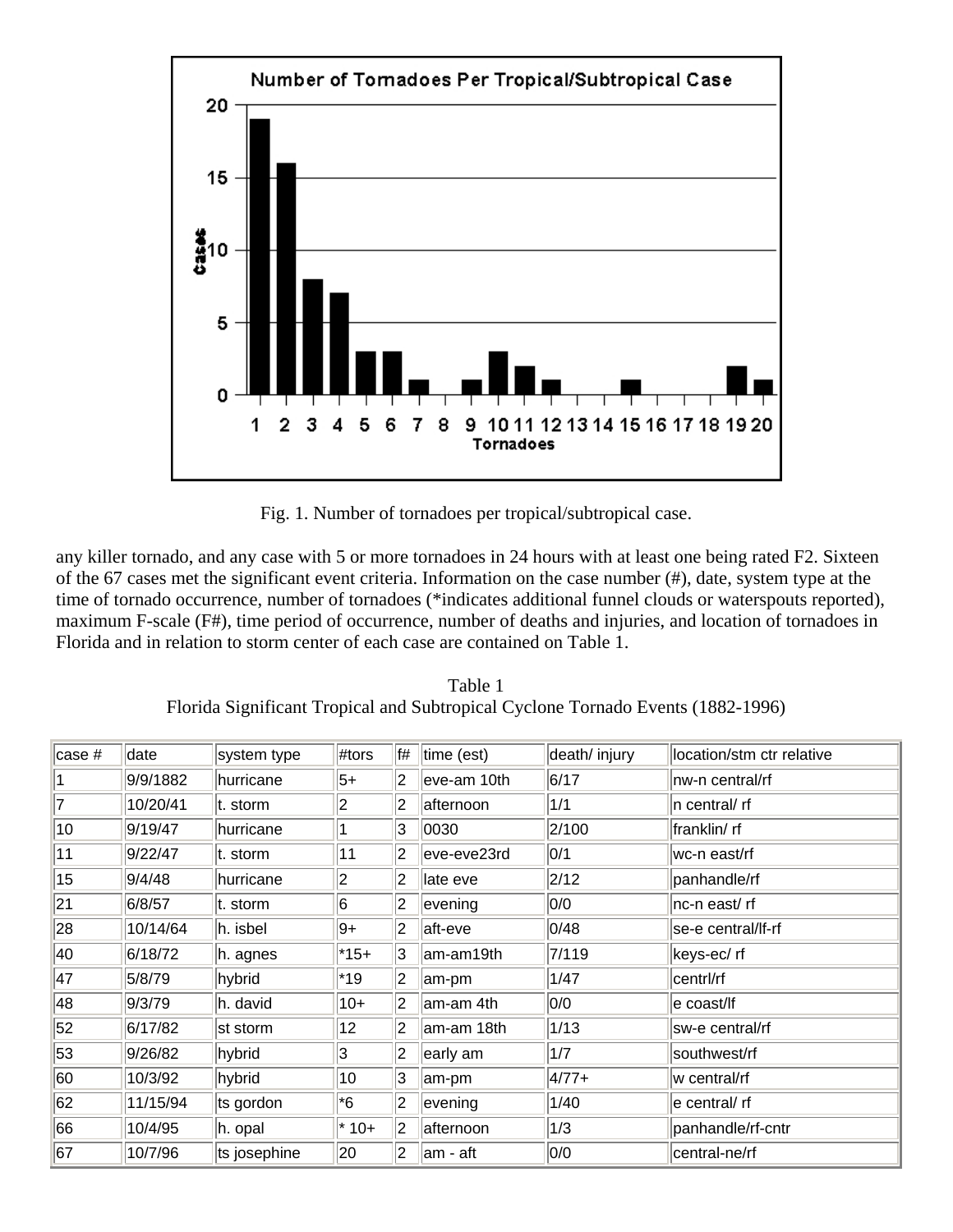The 16 significant cases include 7 hurricanes, 5 tropical storms, and 4 unnamed hybrid cyclones. An analysis of synoptic conditions of the last 3 tropical storms to produce significant tornadoes (cases 21,62, 67) showed strong hybrid influences (see Hagemeyer and Matney 1993 and Hagemeyer 1997). Hurricane Agnes, which produced the worst tornado outbreak, exhibited hybrid influences well east of its center where the tornadoes occurred. If one were to ignore the official categorization of the 16 significant tornado producing cyclones, at least half appear to be "hybridized" cyclones that were quite weak relative to traditional tropical cyclone strength indicators. This is an important finding for forecasters, and a clear indication cyclone central strength and organization is a poor predictor of tornado potential. It should be stressed that tornado forecasting is a much different, and perhaps harder, challenge than predicting storm surge, coastal flooding, and radius of high winds from cyclones.

The distribution of TC/hybrid tornado events by decade (Fig. 2) reveals that the 1940's and 1990's (1990 -1996) were the most active periods with 11 and 9 total tornado events respectively. The period from 1990 through 1996 has already equaled the decade of the 1940's 4 significant tornado events. The 1960s lead all decades with 16 tornado events, but only one was significant. The 16 cases in the 1960's make up 24% of the 67 total cases, but they account for none of the deaths and only 9% of the injuries. In contrast, the first 7 years of the 1990's account for 13% of all cases, 25% of significant cases, 22% of all deaths, and 19% of all injuries. This indicates there is benefit to be gained by the effort to identify significant TC/hybrid tornado potential and highlights the fact that Florida is more vulnerable than ever to the effects of increasing TC/hybrid cyclone activity.



Fig. 2. Distribution of TC/hybrid tornado events by decade.

The monthly distribution (Fig. 3) of the 16 significant tornado events (May - 1 event, June - 3, September - 6, October - 5, and November - 1) illustrates the influence of hybrid cyclones (which are most likely early and late in the hurricane season), and hurricanes, which are most likely in September.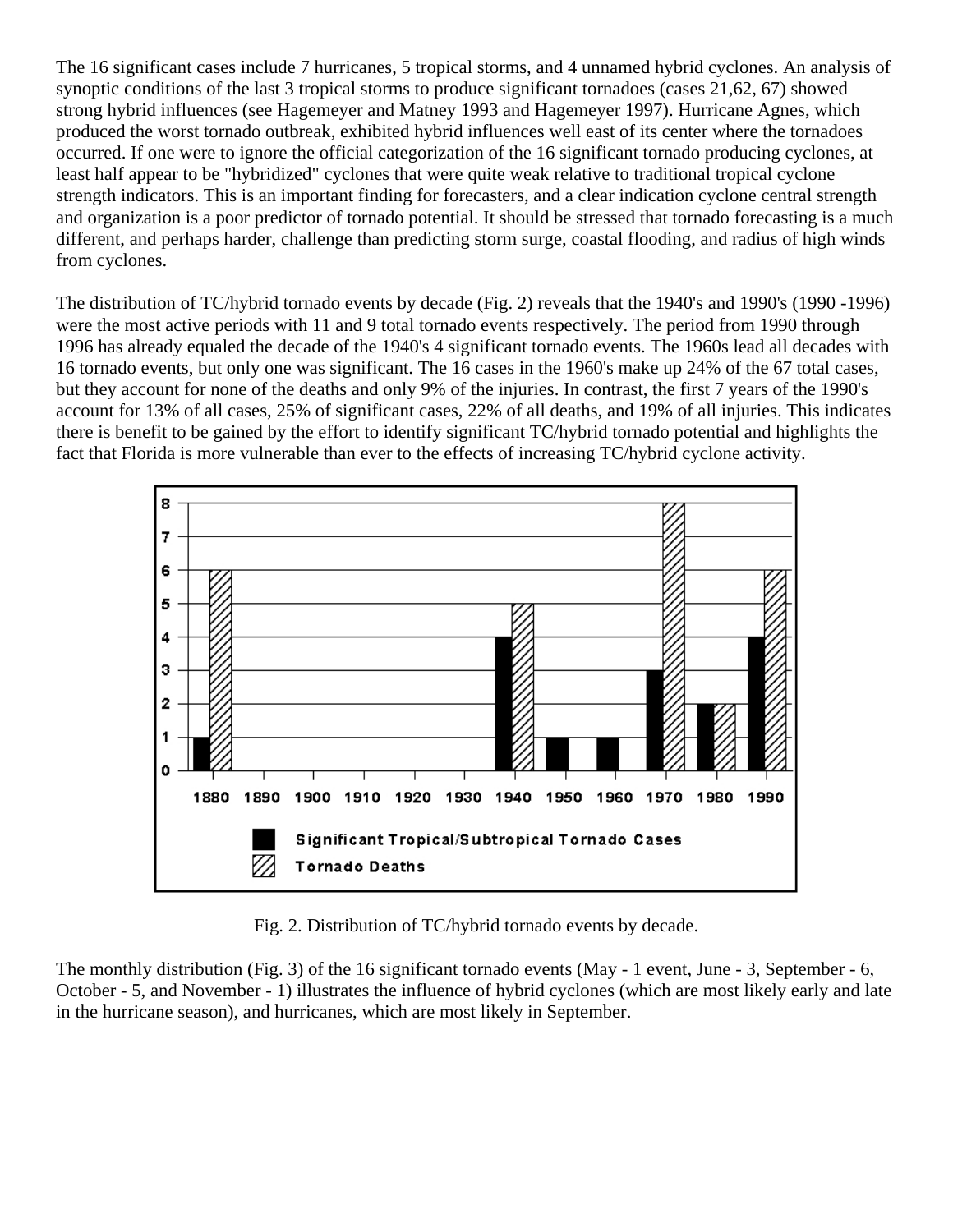

Fig. 3. Significant tropical/subtropical events by month.

The track segments of the 16 tropical/hybrid cyclones during their tornado-producing phase is shown in Figure 4. Four cyclones originated in the western Atlantic, 5 originated in the Caribbean, and 7 originated in the Gulf of Mexico. However, 15 of the 16 cyclones were in the Gulf of Mexico and one was in the Atlantic when tornadoes began. Fifteen produced tornadoes in outer rainbands in their right-front quadrant with respect to storm motion, only David (48), which moved parallel and just offshore the east coast of Florida, consistently produced tornadoes in the left front. David's tornadoes were restricted to the immediate east coast where outer rain bands in the right-front quadrant rotated on shore north of the center. Hurricane Isbel (28) also produced a few tornadoes in its left-front quadrant as Atlantic rain bands ahead of the center rotated onshore.



Fig. 4. Track segments of 16 tropical/hybrid cyclones during their tornado-producing phase.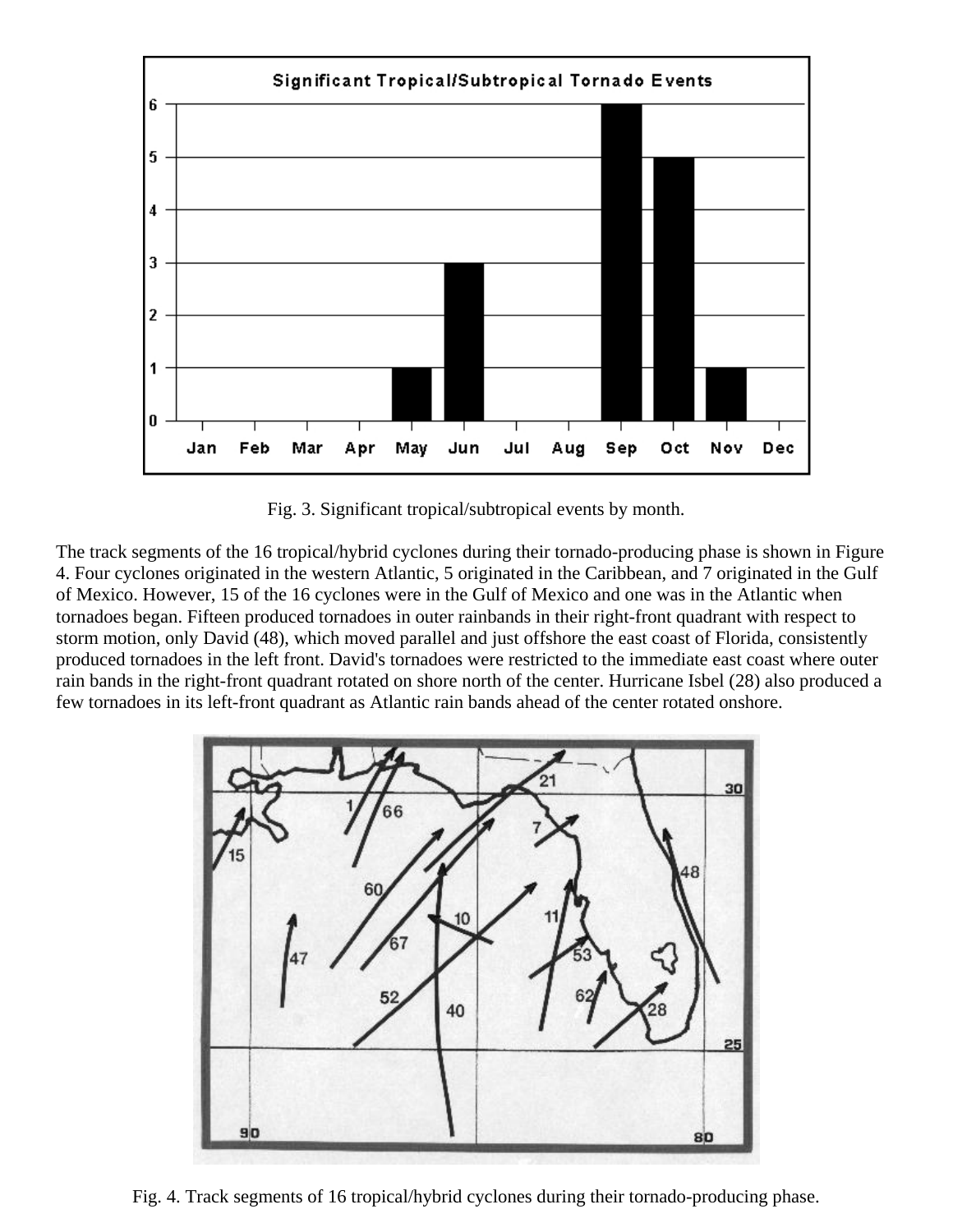The great majority of tornadoes occurred to the right of the cyclone track. In some cases such as Agnes (40), tornadoes occurred in outer rain bands 300 miles northeast of the center. Fourteen of 16 cyclones were moving between 360 and 60 degrees during tornado production. The only exceptions were previously mentioned Hurricane David (48) and the September 1947 Hurricane (10) where an outer rain band grazed the tip of Franklin County as the center passed over 200 nm south while moving northwest toward New Orleans. Thirteen cyclones made landfall in Florida, two made landfall in Louisiana and 1 dissipated in the Gulf of Mexico. All tornado events began before landfall, only 5 continued after landfall. Nine tornado events began and ended before landfall. There is little correlation between center landfall and tornado occurrence. The distance of the cyclone center from land when the first tornadoes are reported is generally a function of extent of convection of the system which is highly variable. Generally, convective rain bands are most extensive on the right side of a northward moving cyclone and cyclones in the eastern Gulf of Mexico put Florida in a favorable sector for tornado development.

Tornadoes were rarely reported with the passage of the eyewall or intense inner rain bands within the radius of maximum winds of well-organized tropical cyclones. However, it should be noted that the landfall of intense eyewall convection is much rarer than outer rainbands moving over land. Hurricane Opal (case #66) is the only cyclone that has documented significant eyewall tornadoes of the 16 significant cases. Opal produced tornadoes in outer rainbands prior to landfall and tornadoes in intense eyewall convection at landfall. Historically, there has probably been a strong bias against reporting tornadoes with intense inner rainbands because of the difficulty of distinguishing tornado damage from general wind damage without a detailed survey. Only recently Fujita (1993 - see also Grazulis 1997) documented the existence of significant tornadoes in intense eyewall convection of Hurricane Andrew after an exhaustive survey. These "miniswirl" caused the most extreme damage and a number of deaths, but were not officially documented in Storm Data as tornadoes.

The forecasting of inner rainband tornadoes in major TCs is perhaps a moot point since people in the path of the center prepare for tornado-like winds anyway. The essence of this forecast problem is predicting the occurrence of significant tornadoes outside the area where people are prepared for the maximum winds, and predicting significant outer rainband tornadoes, especially from weaker tropical and hybrid cyclones, where tornadoes, rather than storm surge and high winds, may pose the greatest threat to life and property.

Considering the history of cyclone tracks during tornado production (Figure 4) it is clear that all but one are recurving or moving northeast indicating the influence of an upper low northwest of Florida. It is likely that there are certain synoptic patterns that favor significant tornado events in Florida such as surface cyclone development in the southern Gulf of Mexico or northwest Caribbean and south to southwest steering currents. A review of the official annual tropical cyclone tracks for the 13 years with significant tropical/hybrid cyclone tornado events revealed some interesting patterns. Eight of the 13 years averaged less than 1 Cape Verde cyclone per year (3 with none, 5 with one). Four of the 13 significant tornado years had active Atlantic seasons, 1964 and 1994-96, but all 4 significant events in these years were late season events (October and November) that developed in the Gulf and Caribbean. The years 1947 and 1982 (Fig. 6) had two significant tornado events each and in both years only one cyclone formed in the tropical Atlantic. However, the one Atlantic TC in 1947 produced a significant outer rainband tornado (10) that just brushed the tip of Franklin County - the only westward moving cyclone to produce a significant tornado. Five tornado events occurred in 1968 (Figure 5), the most for any year, none were significant, but only one Atlantic TC formed. The worst tornado event occurred in 1972 and no Atlantic TCs occurred that year.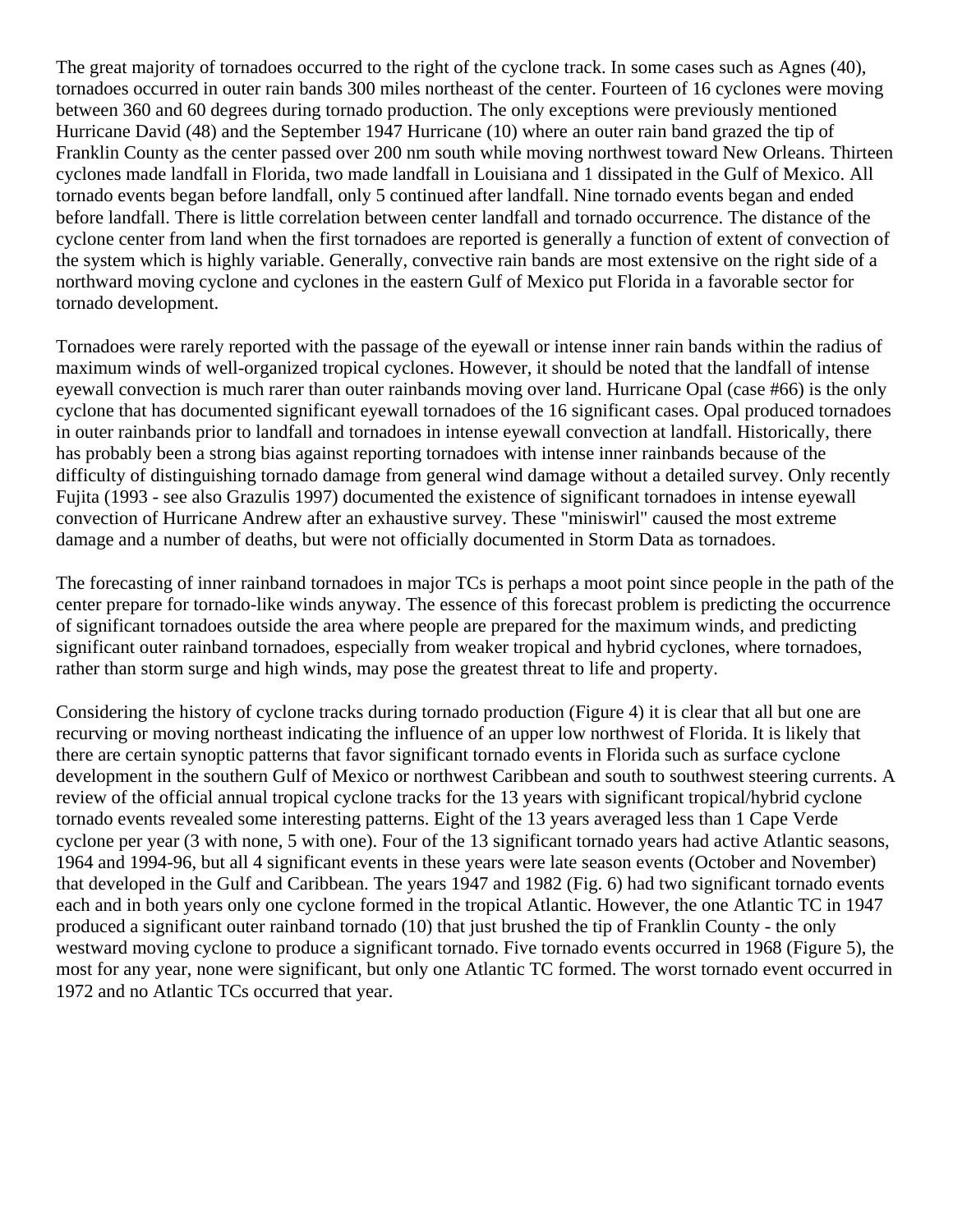

Fig. 5. Tropical Cyclone Tracks 1968.

It appears that conditions that inhibit Cape Verde type Atlantic TCs would be more favorable for cyclone development in the Gulf of Mexico and Caribbean which then have a greater chance of affecting Florida and encountering westerly shear and hybrid influences favoring the development of stronger tornadoes. Strong El Ninos which tend to inhibit Cape Verde TCs were recorded in 1972 and 1982 (Figure 6). In 1982 the foci of cyclone formation remained in the Gulf of Mexico, in 1972, after Agnes formed in the Gulf of Mexico early in the season, the foci for cyclone development shifted to the Atlantic off the Southeast coast. This cursory review reveals some interesting climatic features that are worthy of further investigation.



Fig. 6. Tropical Cyclone tracks 1982.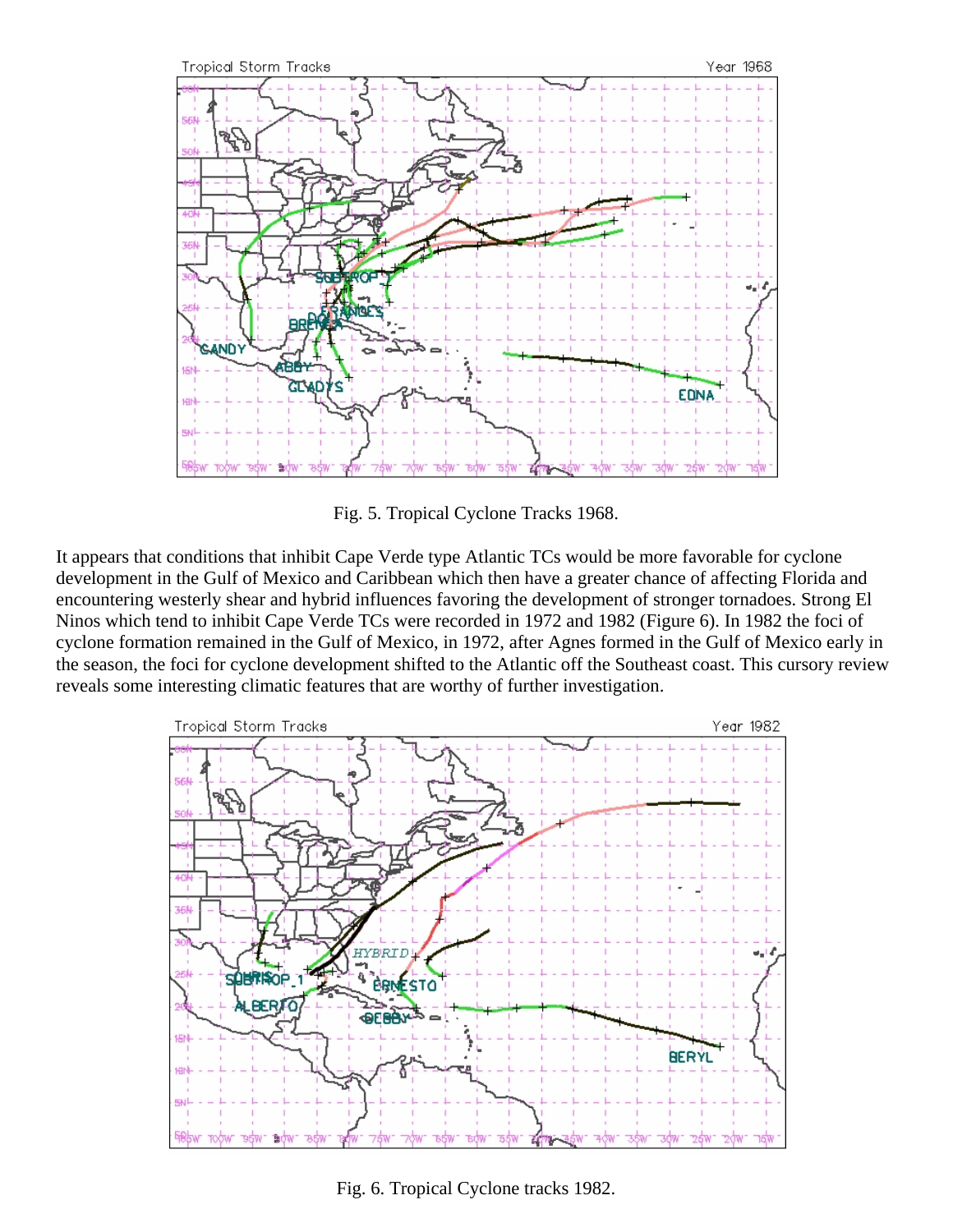# 3. SUMMARY OF FORECAST GUIDELINES

The following general guidelines are based on climatological analyses and are intended for forecaster and public education and preparedness prior to an event: June, September and October are peak months for tropical and hybrid cyclone tornadoes. These tornadoes tend to be stronger than "typical" Florida tornadoes. Significant tropical cyclone tornadoes are most likely in September and October. Significant hybrid cyclone tornadoes are most likely in June and October. Significant tornadoes are most likely with intense eye wall convection of strong hurricanes and in higher reflectivity cells in clearly defined outer rain bands in the right-front quadrant of north to northeast moving tropical or hybrid cyclones in the Gulf of Mexico, regardless of central convection and central pressure. Hybrid cyclone tornadoes are, on average, stronger than hurricane tornadoes. Fast-moving tropical and hybrid cyclones are more likely to produce significant tornadoes. Outer rainband of tropical cyclones with some discernable hybrid characteristics (not purely tropical) are generally more likely to produce significant tornadoes.

Climatological information is crucial to being prepared for an event, but the WSR-88D is the primary forecast tool for diagnosing significant tornado potential on the time scale of individual tornado watches (0-6 hours) and warnings (0-1 hour). NWS Melbourne has already used locally developed climatological information on tropical/hybrid cyclone tornadoes (Hagemeyer and Hodanish 1995 and Hagemeyer 1997) combined with local studies of tornadic signatures in outer rainbands (Spratt et al 1997 and Sharp et al 1997) to successfully predict the tornado outbreak associated with Tropical Storm Josephine (Spratt and Sharp 1997). There is much more to understand about the detailed structure of TC and hybrid cyclones, especially with regard to diagnosing local effects such as tornadoes and excessive rainfall. The recent increase in TC and hybrid cyclone activity, and the completed coastal WSR-88D network, has spurred radar studies documenting tornadogenisis and intense interest in the subject has developed. To take advantage of this momentum the focus for future research should be on mesoscale aspects of TC/hybrid rainbands. This is an area of research that would benefit from a dedicated field research effort and coordination of local operational research projects at coastal NWS offices toward a common goal.

#### 4. REFERENCES

DOC, 1993:Tampa Bay area tornadoes, October 3, 1992. Natural Disaster Survey Report. National Weather Service, Silver Springs, MD.

Friday, E. W., Jr., 1994: The modernization and associated restructuring of the National weather Service: An overview. *Bull. Amer. Meteor. Soc.,* **75,** 43-52.

Fujita, T. T., 1981: Tornadoes and downbursts in the context of generalized planetary scales. *J. Atmos. Sci.,* **38,** 1511-1534.

Gentry, R. C., 1983: Genesis of tornadoes associated with hurricanes. *Mon. Wea. Rev.,* **111**, 1793-1805.

Grazulis, T. P., 1993: *Significant Tornadoes 1680-1991.* Environmental Films, St. Johnsbury, VT. 1326 pp.

Hagemeyer, B. C., 1997: Peninsular Florida tornado outbreaks. Wea. Forecasting, 12, No.3, 398-426.

Hagemeyer, B. C., 1991: A lower-tropospheric thermodynamic climatology for March through September: Some implications for thunderstorm forecasting. *Wea. Forecasting,* **6**, 254-270.

Hagemeyer, B. C., and S. J. Hodanish, 1995: Florida tornado outbreaks associated with tropical cyclones. Preprints, *21st Conference on Hurricanes and Tropical Meteorology***,** Miami, FL, Amer. Meteor. Soc., 312-314.